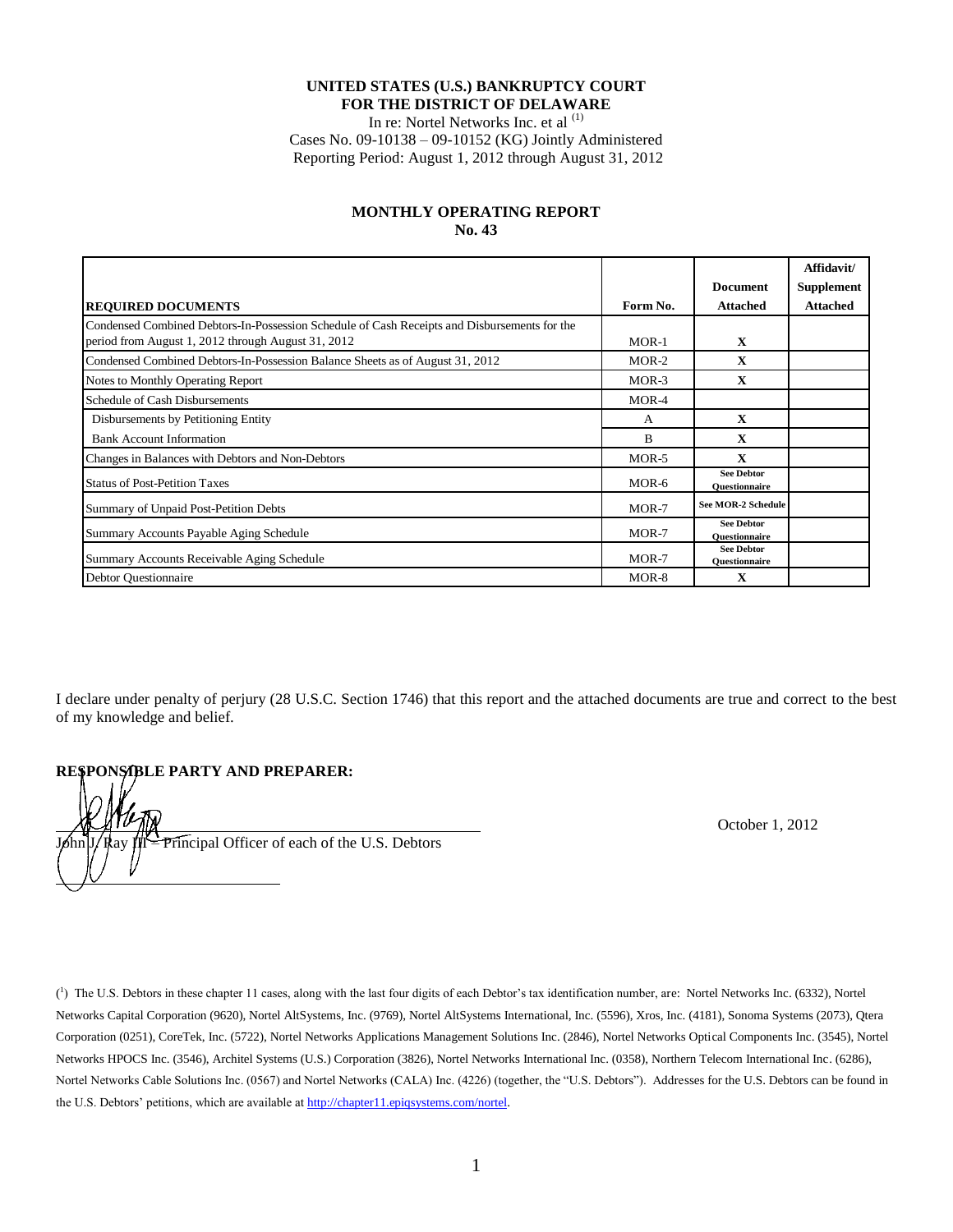### **U.S. BANKRUPTCY COURT FOR THE DISTRICT OF DELAWARE In re: Nortel Networks Inc. et al Cases No. 09-10138 – 09-10152 (KG) Jointly Administered Condensed Combined Debtors-In-Possession Schedule of Cash Receipts and Disbursements Reporting Period: August 1, 2012 through August 31, 2012 (Unaudited) (In millions of U.S. dollars)**

| (Unaudited)<br>(In millions of U.S. dollars)                                           |               |            |  |
|----------------------------------------------------------------------------------------|---------------|------------|--|
|                                                                                        | NNI           | All Other  |  |
| Cash, cash equivalents and restricted cash at beginning of the period (August 1, 2012) | 1,019.1<br>\$ | \$<br>55.0 |  |
| Cash receipts:                                                                         |               |            |  |
| Real Estate Sublease Income                                                            | 1.1           |            |  |
| Residual receivables                                                                   |               |            |  |
| Inter-company receivables                                                              | 7.6           |            |  |
| Asset recoveries                                                                       |               |            |  |
| Escrow reimbursements (see MOR-8)                                                      |               |            |  |
| Other (see note 5)                                                                     | 0.6           |            |  |
| Total cash receipts                                                                    | 9.3           |            |  |
| Cash distributions:                                                                    |               |            |  |
| Normal course payables                                                                 | (2.9)         |            |  |
| Chapter 11 professional fees                                                           | (6.0)         |            |  |
| Inter-company payables                                                                 |               |            |  |
| Payroll and Other Benefits                                                             | (1.8)         |            |  |
| Retention/Incentive plans                                                              | (0.1)         |            |  |
| Other                                                                                  |               |            |  |
| Total cash disbursements                                                               | (10.8)        | 0.0        |  |
| Effect of foreign exchange rate changes on cash and cash equivalents                   |               |            |  |
| Net increase (decrease) in cash, cash equivalents and restricted cash                  | (1.5)         | 0.0        |  |
| Cash, cash equivalents and restricted cash at end of the period (August 31, 2012)      | 1,017.6<br>\$ | 55.0       |  |

The Condensed Combined Debtors-In-Possession Schedule of Cash Receipts and Disbursements of each Reporting Group contained herein was derived from the books and records of the U.S. Debtors (as defined herein). The amounts reflected in these condensed combined financial statements are unaudited. The accompanying notes and schedules are an integral part of the condensed combined financial statements.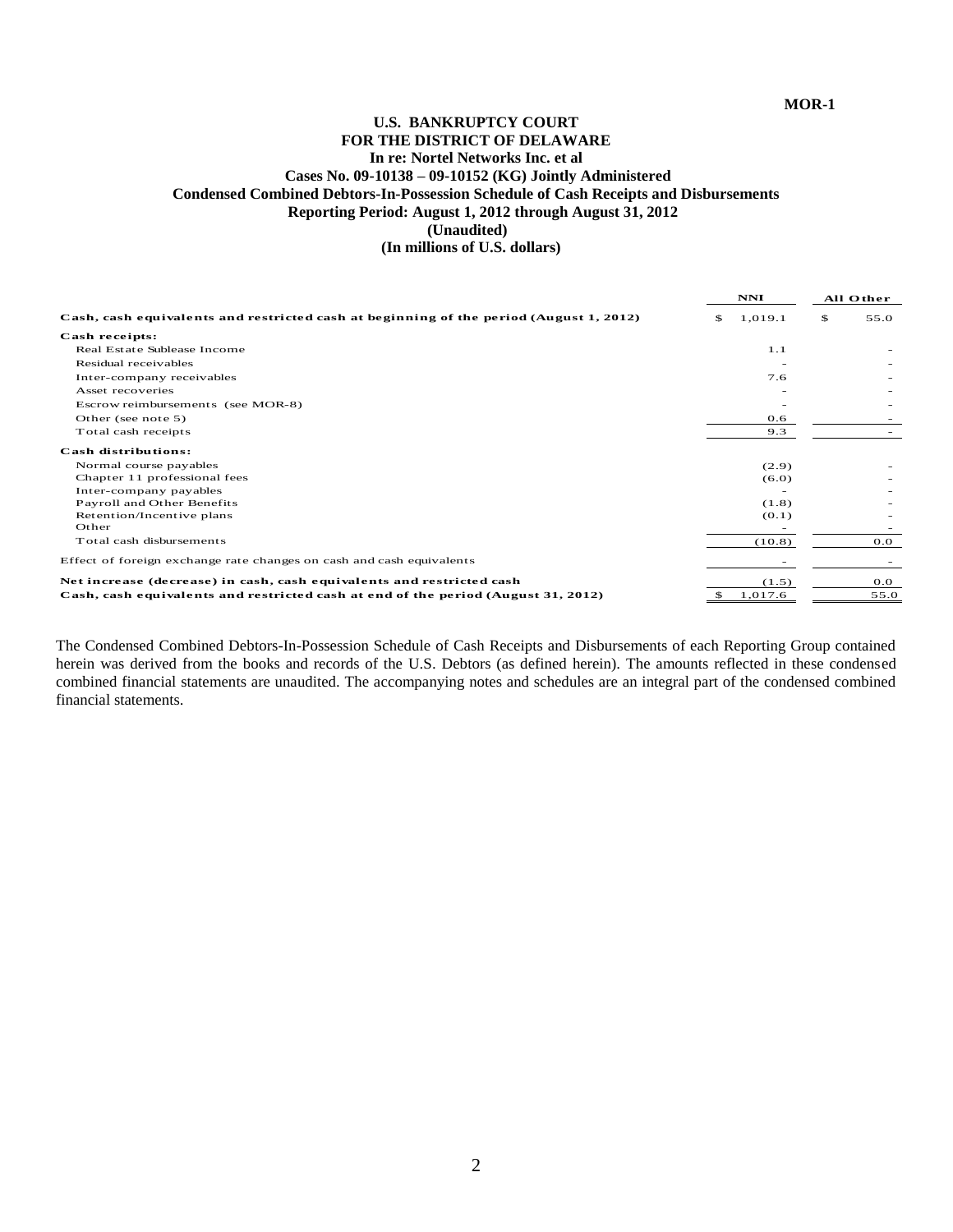### **U.S. BANKRUPTCY COURT FOR THE DISTRICT OF DELAWARE In re: Nortel Networks Inc. et al Cases No. 09-10138 – 09-10152 (KG) Jointly Administered Condensed Combined Debtors-In-Possession Balance Sheet As of August 31, 2012 (Unaudited) (In millions of U.S. dollars)**

|                                                                   | <b>NNI</b>    | <b>All Other</b> |  |
|-------------------------------------------------------------------|---------------|------------------|--|
|                                                                   |               |                  |  |
| <b>Current assets</b>                                             |               |                  |  |
| Cash and cash equivalents                                         | \$<br>1,013.9 | \$<br>55.0       |  |
| Restricted cash and cash equivalents<br>Accounts receivable - net | 3.7<br>6.8    |                  |  |
| Intercompany accounts receivable                                  | 187.4         | 33.2             |  |
| Inventories - net                                                 | 0.8           |                  |  |
| Other current assets                                              | 11.2          | 0.3              |  |
|                                                                   |               |                  |  |
| <b>Total current assets</b>                                       | 1,223.8       | 88.5             |  |
| Investments in non-Debtor subsidiaries                            | (26.9)        |                  |  |
| Plant and equipment - net                                         | 23.3          |                  |  |
| Other assets                                                      | 108.4         |                  |  |
| <b>Total assets</b>                                               | 1,328.6<br>\$ | \$<br>88.5       |  |
| Current liabilities not subject to compromise                     |               |                  |  |
| Trade and other accounts payable                                  | 4.3           | \$               |  |
| Intercompany accounts payable                                     | 15.2          | 0.1              |  |
| Payroll and benefit-related liabilities                           | 3.2           |                  |  |
| Restructuring liabilities                                         |               |                  |  |
| Other accrued liabilities                                         | 15.3          |                  |  |
| Income taxes                                                      | 4.1           | 0.1              |  |
| Total current liabilities not subject to compromise               | 42.1          | 0.2              |  |
| Deferred income and other credits                                 | 1.0           |                  |  |
| Post-employment benefits                                          | 4.3           |                  |  |
| Total liabilities not subject to compromise                       | 47.4          | 0.2              |  |
| Liabilities subject to compromise (note 4)                        | 5,593.2       | 162.9            |  |
| <b>Total liabilities</b>                                          | 5,640.6       | 163.1            |  |
| Common shares                                                     | (0.5)         | 750.8            |  |
| Preferred shares                                                  |               | 63.2             |  |
| Additional paid-in capital                                        | 17,746.4      | 12,581.6         |  |
| Accumulated deficit                                               | (22,082.6)    | (13, 468.8)      |  |
| Accumulated other comprehensive income (loss)                     | 24.8          | (1.4)            |  |
| Total U.S. Debtors shareholders' deficit                          | (4,311.9)     | (74.6)           |  |
| Noncontrolling interests                                          | (0.1)         |                  |  |
| Total shareholders' deficit                                       | (4,312.0)     | (74.6)           |  |
| Total liabilities and shareholders' deficit                       | \$<br>1,328.6 | \$<br>88.5       |  |

The Condensed Combined Debtors-In-Possession Balance Sheet of each Reporting Group contained herein was derived from the books and records of the U.S. Debtors. The amounts reflected in these condensed combined financial statements are unaudited. The accompanying notes and schedules are an integral part of the condensed combined financial statements.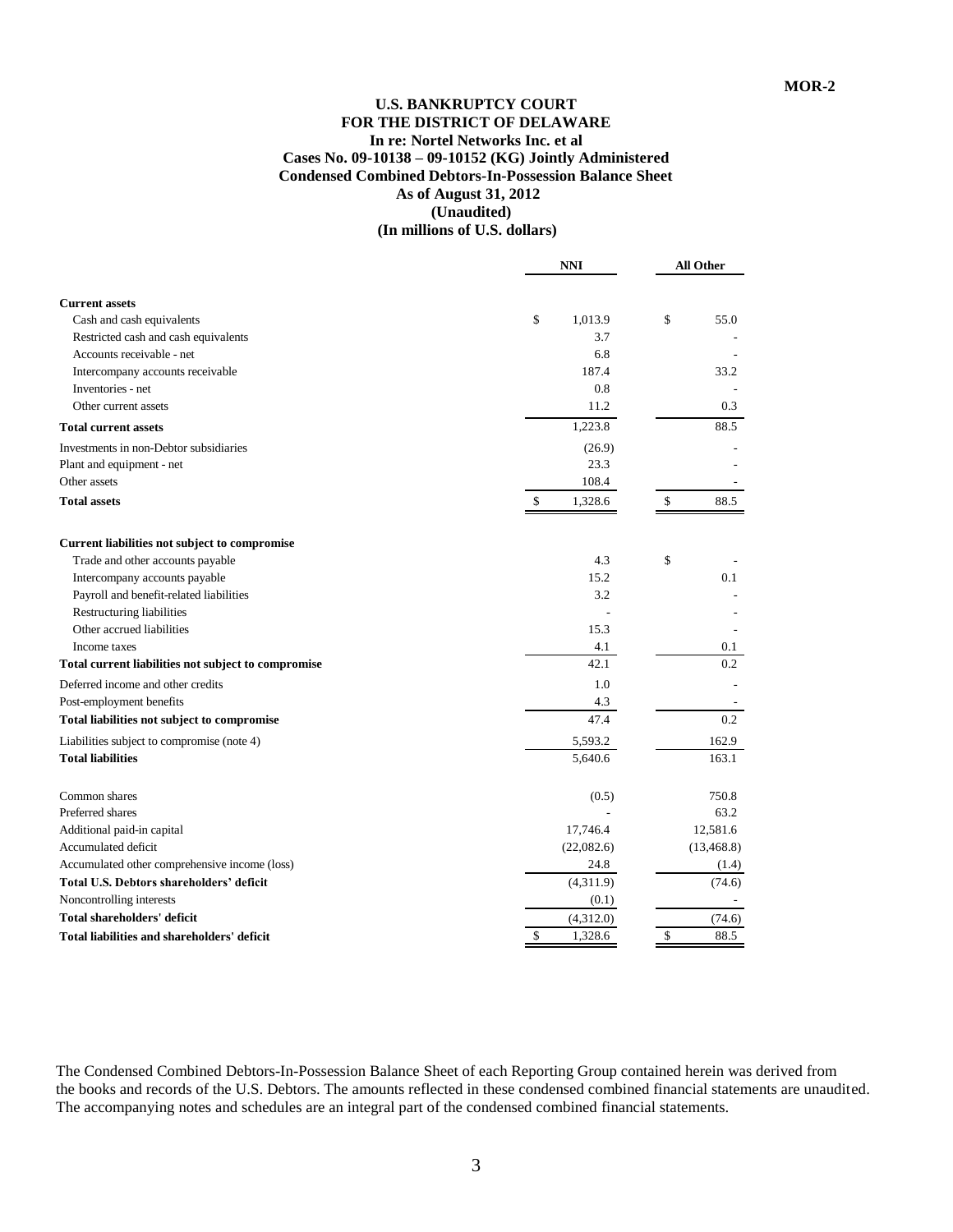#### **NORTEL NETWORKS INC. et al (DEBTORS-IN-POSSESSION) NOTES TO MONTHLY OPERATING REPORT No. 43 (UNAUDITED) (In millions of U.S. dollars)**

#### **1. Reservation of Rights:**

Nothing contained in this Monthly Operating Report shall constitute a waiver of any of the rights of the Debtors (as defined herein) or an admission with respect to their Chapter 11 Proceedings (as defined herein), including, but not limited to, matters involving objections to claims, substantive consolidation, equitable subordination, defenses, ultimate allocation of proceeds from sales among debtor estates, characterization or re-characterization of contracts, assumption or rejection of contracts under the provisions of chapter 3 of title 11 of the United States Code ("Bankruptcy Code") and/or causes of action under the provisions of chapter 5 of the Bankruptcy Code or any other relevant applicable laws to recover assets or avoid transfers.

#### **2. Background and Organization:**

Prior to Nortel's significant business divestitures, Nortel Networks Corporation ("NNC") and its subsidiaries (collectively "Nortel"), including the U.S. Debtors (as defined below), were a global supplier of end-to-end networking products and solutions serving both service providers and enterprise customers.

*Creditor Protection Proceedings* - On January 14, 2009 ("Petition Date"), Nortel Networks Inc. ("NNI"), Nortel Networks Capital Corporation ("NNCC") and certain other of Nortel's U.S. subsidiaries, initiated Creditor Protection Proceedings in the U.S. Bankruptcy Court for the District of Delaware ("U.S. Court") under the Bankruptcy Code ("Chapter 11 Proceedings"), several of our Canadian affiliates ("Canadian Debtors"), including our ultimate parent company, NNC, initiated Creditor Protection Proceedings in Canada at the Ontario Superior Court of Justice ("Canadian Court") under the Companies' Creditors Arrangement Act ("CCAA"), and several of our affiliates in Europe, Middle East and Africa ("EMEA") ("EMEA Debtors") initiated Creditor Protection Proceedings in the United Kingdom under the Insolvency Act 1986. Subsequently, creditor protection proceedings were commenced for certain affiliates in other jurisdictions, including Israel and France. On July 14, 2009, Nortel Networks (CALA) Inc. ("NNCI"), an affiliate of NNI, initiated Chapter 11 Proceedings. On July 17, 2009, the U.S. Court entered an order that provided for the joint administration of NNCI's case with the pre-existing cases of the other U.S. Debtors. As a result, NNCI is included as a Debtor in the financial statements herein*.* Collectively, all entities under the Creditor Protection Proceedings are referred to as the "Debtors". Those entities operating in Chapter 11 Proceedings are referred to as the "Debtors in Possession" or the "U.S. Debtors." During the Creditor Protection Proceedings, the Debtors continue to operate under the jurisdictions and orders of the applicable courts and in accordance with applicable legislation.

As of August 31, 2012, the U.S. Debtors consisted of the following entities:

| U.S. Debtors                                           | Case no. |
|--------------------------------------------------------|----------|
| Nortel Networks Inc.                                   | 09-10138 |
| Nortel Networks Capital Corporation                    | 09-10139 |
| Nortel Networks International, Inc.                    | 09-10150 |
| Nortel AltSystems, Inc.                                | 09-10140 |
| Nortel AltSystems International, Inc.                  | 09-10141 |
| Architel Systems (U.S.) Corporation                    | 09-10149 |
| CoreTek, Inc.                                          | 09-10145 |
| Nortel Networks Applications Management Solutions Inc. | 09-10146 |
| Nortel Networks Cable Solutions Inc.                   | 09-10152 |
| Nortel Networks Optical Components Inc.                | 09-10147 |
| Nortel Networks HPOCS Inc.                             | 09-10148 |
| Northern Telecom International Inc.                    | 09-10151 |
| <b>Qtera Corporation</b>                               | 09-10144 |
| Sonoma Systems                                         | 09-10143 |
| Xros, Inc.                                             | 09-10142 |
| Nortel Networks (CALA) Inc.                            | 09-12515 |
|                                                        |          |

Under the Bankruptcy Code, the U.S. Debtors may assume, assume and assign, or reject certain executory contracts including unexpired leases, subject to the approval of the U.S. Court and certain other conditions.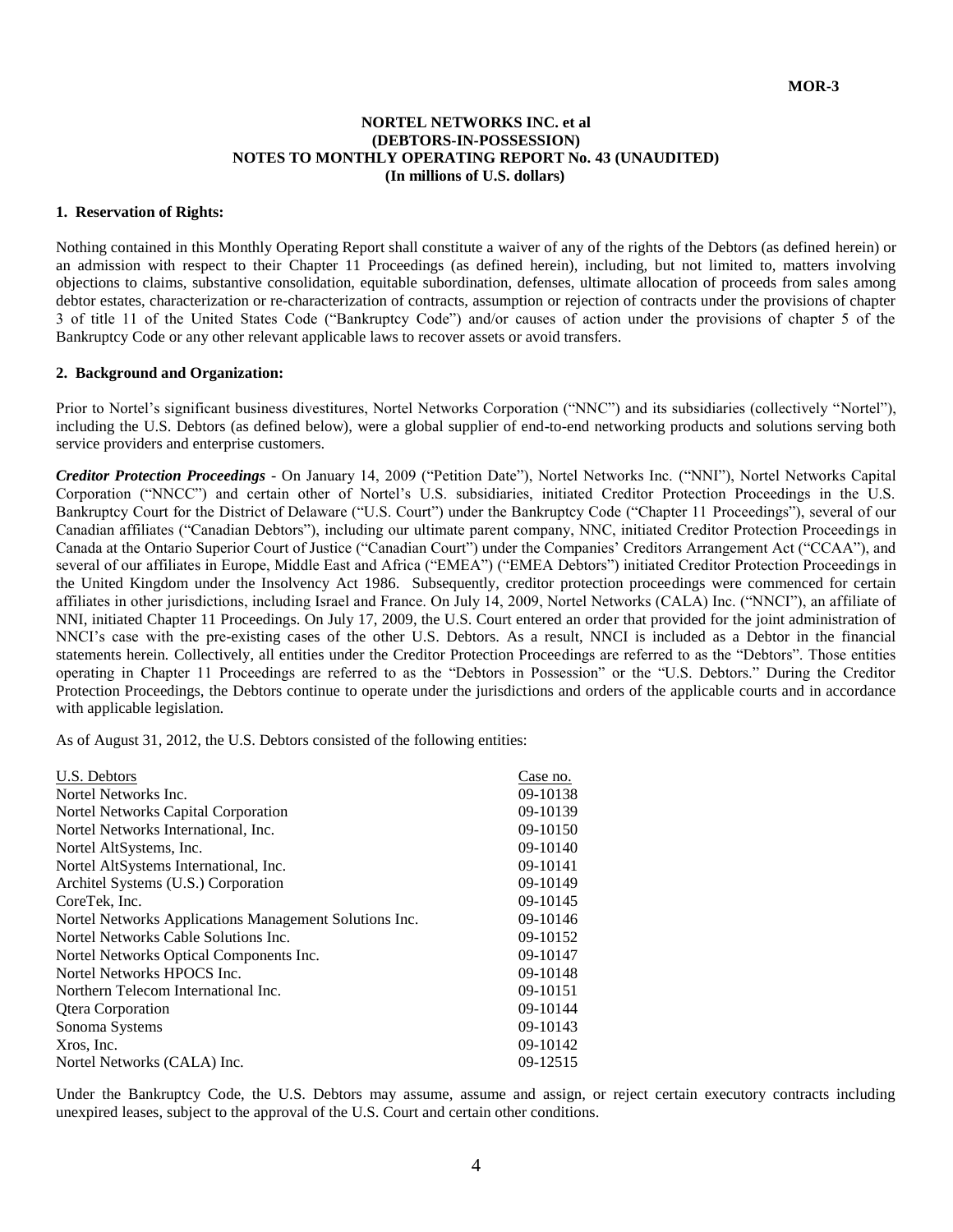The accompanying unaudited condensed combined Schedule of Cash Receipts and Disbursements and Balance Sheet ("financial statements") do not include the effects of all current or future claims relating to the Creditor Protection Proceedings. Certain claims filed may have priority over those of the U.S. Debtors' unsecured creditors. The Debtors are reviewing all claims filed and have commenced the claims reconciliation process. Differences between claim amounts determined by the Debtors and claim amounts filed by creditors will be investigated and resolved pursuant to a claims resolution process approved by the relevant court or, if necessary, the relevant court will make a final determination as to the amount, nature and validity of claims. Certain claims that have been filed may be duplicative (particularly given the multiple jurisdictions involved in the Creditor Protection Proceedings), based on contingencies that have not occurred, or may be otherwise overstated, and would therefore be subject to revision or disallowance. The settlement of claims cannot be finalized until the relevant creditors and courts approve a plan. In light of the number of creditors of the Debtors, the claims resolution process may take considerable time to complete.

For further information on matters preceding the filing of this Monthly Operating Report, users should refer to prior Monthly Operating Reports. Users are also referred to the Bankruptcy Court docket for these Chapter 11 Proceedings.

#### **3. Basis of Presentation:**

The financial statements contained herein were not intended to reconcile to any financial statements otherwise prepared or distributed by the U.S. Debtors or any of the U.S. Debtors' affiliates. Significant efforts have been put forth to attribute the assets and liabilities to the proper legal entity. However, because the Debtors' accounting systems, policies, and practices were developed with a view to producing consolidated reporting, rather than by legal entity, it is possible that not all assets or liabilities have been recorded at the correct legal entity. Accordingly, the U.S. Debtors reserve all rights to supplement or amend any financial statements contained in this Monthly Operating Report.

The Monthly Operating Report is limited in scope, covers a limited time period, and has been prepared solely for the purpose of complying with the monthly reporting requirements of the Bankruptcy Court and the United States Trustee. The information presented herein has not been subject to all procedures that would typically be applied to financial information presented in accordance with U.S. Generally Accepted Accounting Principles ("U.S. GAAP"). The Statement of Cash Receipts and Disbursements presents a summary of the cash activity for the period and does not include the impact of future cash flows related to assets and accrued liabilities in conformity with U.S. GAAP. Any differences between the ending book balance and bank balances reflected on MOR 4B would generally be attributable to outstanding checks and in-transit items. The U.S. Debtors caution readers not to place undue reliance upon the information contained in this Monthly Operating Report. The results herein are not necessarily indicative of results which may be expected from any other period or for the full year and may not necessarily reflect the combined results and financial position of the U.S. Debtors in the future.

As part of their restructuring efforts, the U.S. Debtors are reviewing their assets and liabilities on an ongoing basis, including without limitation with respect to intercompany claims and obligations, and nothing contained in this Monthly Operating Report shall constitute a waiver of any of the U.S. Debtors' rights with respect to such assets, liabilities, claims and obligations that may exist.

The financial statements contained herein represent the unaudited condensed combined financial statements for the U.S Debtors only. The U.S. Debtors have sold all of their operations and business units, and so this Monthly Operating Report does not contain a Statement of Operations or a Statement of Cash Flows as included in previous Monthly Operating Reports. Instead, this Monthly Operating Report includes a Schedule of Cash Receipts and Disbursements. The U.S. Debtors' non-Debtor subsidiaries are treated as non-consolidated subsidiaries in these financial statements and as such their net assets are included as "Investments in non-Debtor subsidiaries" in the balance sheet. The U.S. Debtors' financial statements contained herein have been prepared following the guidance in Financial Accounting Standards Board Accounting Standards Codification 852 "Reorganizations".

The financial statements have been derived from the books and records of the U.S. Debtors. The presentation combines the U.S. Debtors into two Reporting Groups consistent with the companies' ownership structure with consideration to its status as operating or non-operating and activities as follows:

● **NNI** Reporting Group: Nortel Networks Inc. and its U.S. Debtor subsidiaries Nortel Networks Capital Corporation, Nortel Networks Cable Solutions Inc., Nortel Networks International, Inc., Nortel Networks Optical Components Inc., Nortel Networks HPOCS Inc., Nortel Networks (CALA) Inc., Northern Telecom International Inc. and Qtera Corporation; and

● **All Other** Reporting Group: Nortel AltSystems, Inc., Nortel AltSystems International, Inc., Architel Systems (U.S.) Corporation, CoreTek, Inc., Nortel Networks Applications Management Solutions, Inc., Sonoma Systems and Xros Inc.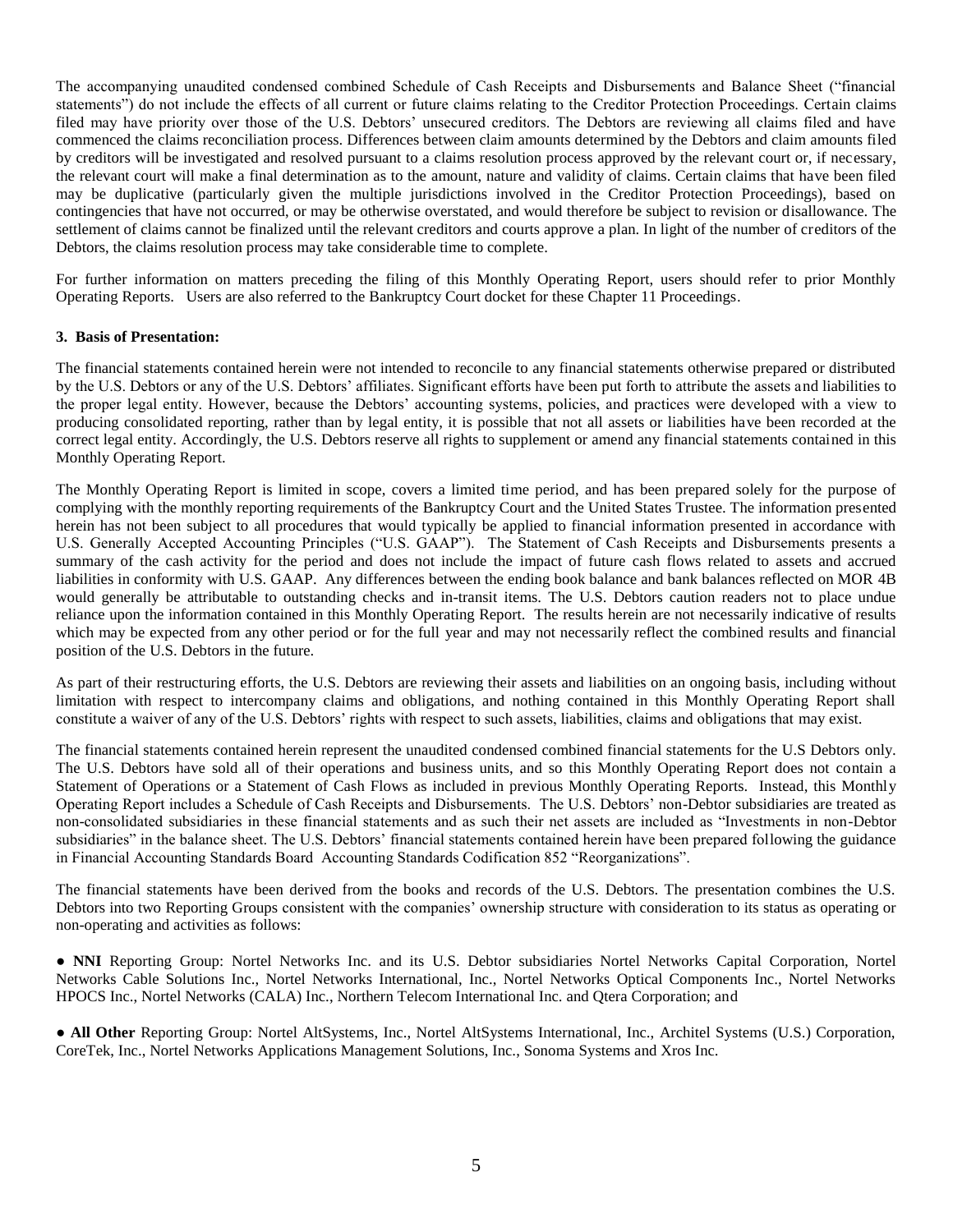### **4. Liabilities Subject to Compromise:**

The following tables set forth the U.S. Debtors' estimated liabilities subject to compromise as of August 31, 2012:

|                                                    | <b>NNI</b>  |    | <b>All Other</b> |  |
|----------------------------------------------------|-------------|----|------------------|--|
| Trade and other accounts payable                   | \$<br>189.6 | \$ | 0.2              |  |
| Accounts payable intercompany                      | 329.7       |    | 37.7             |  |
| Restructuring liabilities                          | 196.3       |    | 0.4              |  |
| Contingent liability for NNI's debt guarantee      | 3,936.3     |    |                  |  |
| Long-term debt                                     | 172.5       |    |                  |  |
| Financial obligations                              | 40.5        |    |                  |  |
| Pension obligations                                | 437.3       |    |                  |  |
| Postretirement obligations other than pensions (1) | 244.6       |    |                  |  |
| Notes and interest payable intercompany            |             |    | 124.6            |  |
| Other                                              | 46.4        |    |                  |  |
| Total liabilities subject to compromise            | 5.593.2     | \$ | 162.9            |  |

(1) While the estimated liabilities reflect actuarial assumptions based on benefit plans currently in effect, the U.S Debtors reserve the right to modify or terminate such benefit plans as permitted under applicable law. The liability will vary depending on claims costs, changes in the covered population and other factors.

(2) Effective April 2012 Subject to Compromise balances in this table include Discontinued Operations balances in the amounts: \$21 to Trade and other accounts payable, \$47.8 to the Restructuring liabilities, and \$17.4 to the Other amount.

#### **5. Cash Receipts and Disbursements:**

Other receipts of \$.6 for NNI for the month ended August 31, 2012 includes \$.2 from income tax refund, .1 for royalty income and .2 related to settlement of certain claims.

#### **6. Divestiture Proceeds Held in Escrow Pending Allocation**

As of August 31, 2012, approximately \$7,278.8of the net proceeds (the "Escrow Funds") generated through the completed sales of businesses and certain other assets are being held in escrow accounts at JPMorgan Chase Bank, N.A. ("JPM"). The Escrow Funds are being held by JPM pending the allocation of such funds among various Nortel entities, including without limitation, one or more of the Canadian Debtors and one or more of the EMEA Debtors. The amount of the Escrow Funds that will be allocated to the U.S Debtors is not yet known- however, see MOR 8 Question 3 for details on a Court approved distribution made in August. Below is a list of the escrow accounts held at JPM:

| <b>Business/Asset Sale</b>                    | <b>Escrow Balance</b> |         |
|-----------------------------------------------|-----------------------|---------|
|                                               |                       |         |
| <b>CDMA</b>                                   | \$                    | 1,052.6 |
| Layer 4-7                                     |                       | 18.1    |
| Packet Core                                   |                       | 10.4    |
| <b>Enterprise Solutions</b>                   |                       | 842.8   |
| Optical Networking and Carrier Ethernet (MEN) |                       | 609.9   |
| <b>GSM</b>                                    |                       | 106.0   |
| <b>CVAS</b>                                   |                       | 140.1   |
| MSS                                           |                       | 45.0    |
| Patents and Patent Applications               |                       | 4,453.9 |

In addition to the Escrow Funds, \$22.8 are being held in various escrow accounts at JPM, Wells Fargo, N.A. and Citibank, N.A. in the name of certain Nortel entities and the respective purchasers of the businesses, which escrows were established in connection with the closing of the sales of the businesses, as required by the sale agreements for those transactions to secure certain obligations thereunder and ancillary to the sales.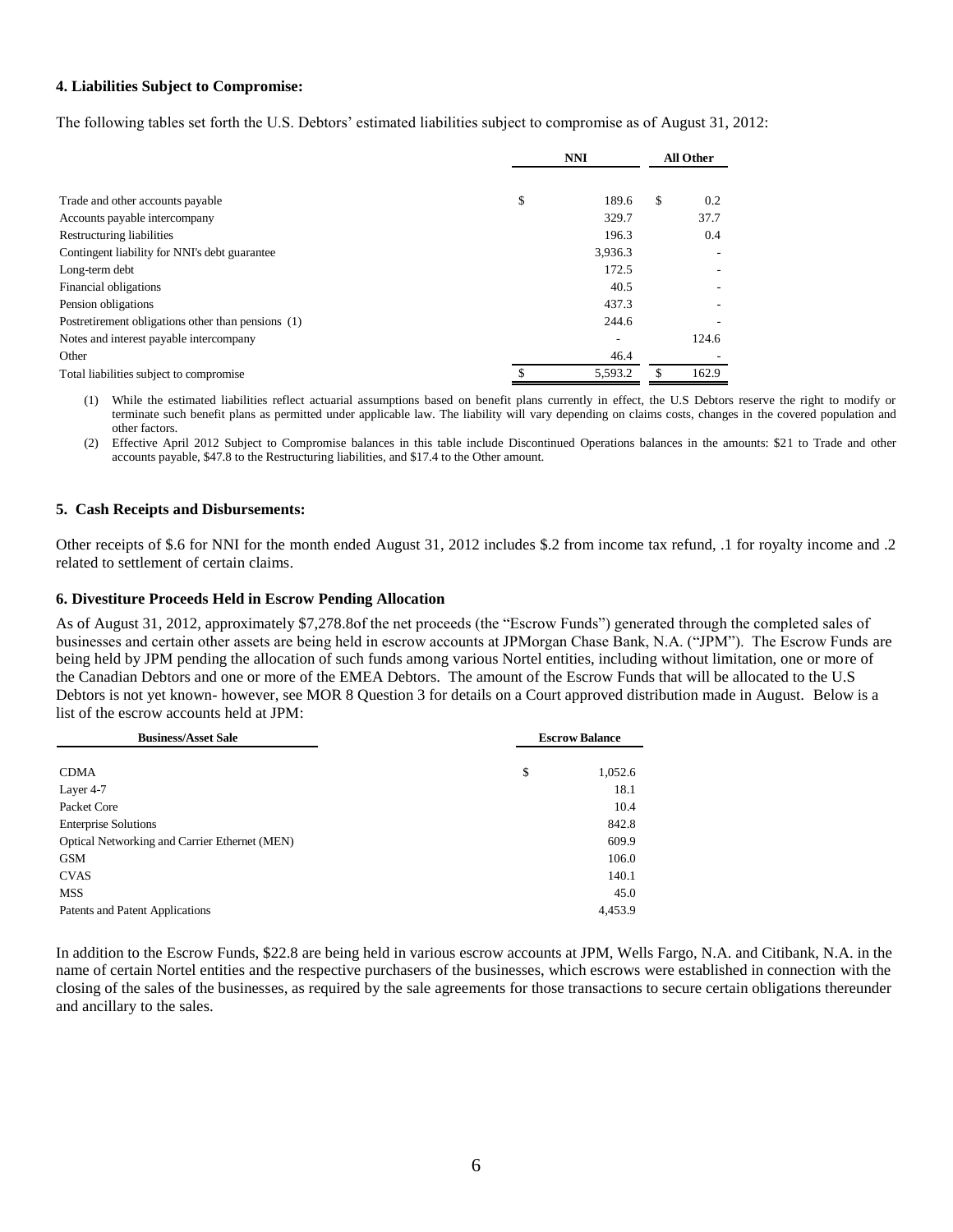### **U.S. BANKRUPTCY COURT FOR THE DISTRICT OF DELAWARE In re: Nortel Networks Inc. et al Cases No. 09-10138 – 09-10152 (KG) Jointly Administered Schedule of Cash Disbursements by Petitioning Entity Reporting Period: August 1, 2012 through August 31, 2012 (Unaudited) (In millions of U.S. dollars)**

# **In re: Nortel Networks Inc. et al Case # Payments** Nortel Networks Inc. (1) 09-10138 \$ 10.8 Nortel Networks Capital Corporation 09-10139 - Nortel AltSystems, Inc. 09-10140 - Nortel AltSystems International, Inc. 09-10141 -  $X$ ros Inc.  $09-10142$ Sonoma Systems 09-10143 Qtera Corporation 09-10144 - 09-10144 - 09-10144 - 09-10144 - 09-10144 - 09-10144 - 09-10144 - 09-10144 - 09-10144 - 09-10144 - 09-10144 - 09-10144 - 09-10144 - 09-10144 - 09-10144 - 09-10144 - 09-10144 - 09-10144 - 09-101 Coretek, Inc. 09-10145 - 09-10145 Nortel Networks Applications Management Solutions, Inc. 09-10146 - Nortel Networks Optical Components Inc. 09-10147 - Nortel Networks HPOCS Inc. 09-10148 - Architel Systems (U.S.) Corporation 09-10149 Nortel Networks International, Inc. 69-10150 - 09-10150 - 09-10150 - 09-10150 - 09-10150 - 09-10150 - 09-10150 Northern Telecom International Inc. 09-10151 Nortel Networks Cable Solutions Inc. 09-10152 Nortel Networks (CALA) Inc. 09-12515 - Total Payments \$ 10.8

(1) NNI is the centralized disbursement entity for multiple U.S. Debtors and non-Debtors and accordingly makes payments, both by wire and checks, for multiple U.S. Debtors and non-Debtors. Individual U.S. Debtor disbursements have been separated from NNI and listed under specific individual U.S. Debtors. However, disbursements made for the benefit of NNI as well as other U.S. Debtors and/or non-Debtors are still consolidated with NNI for financial reporting purposes.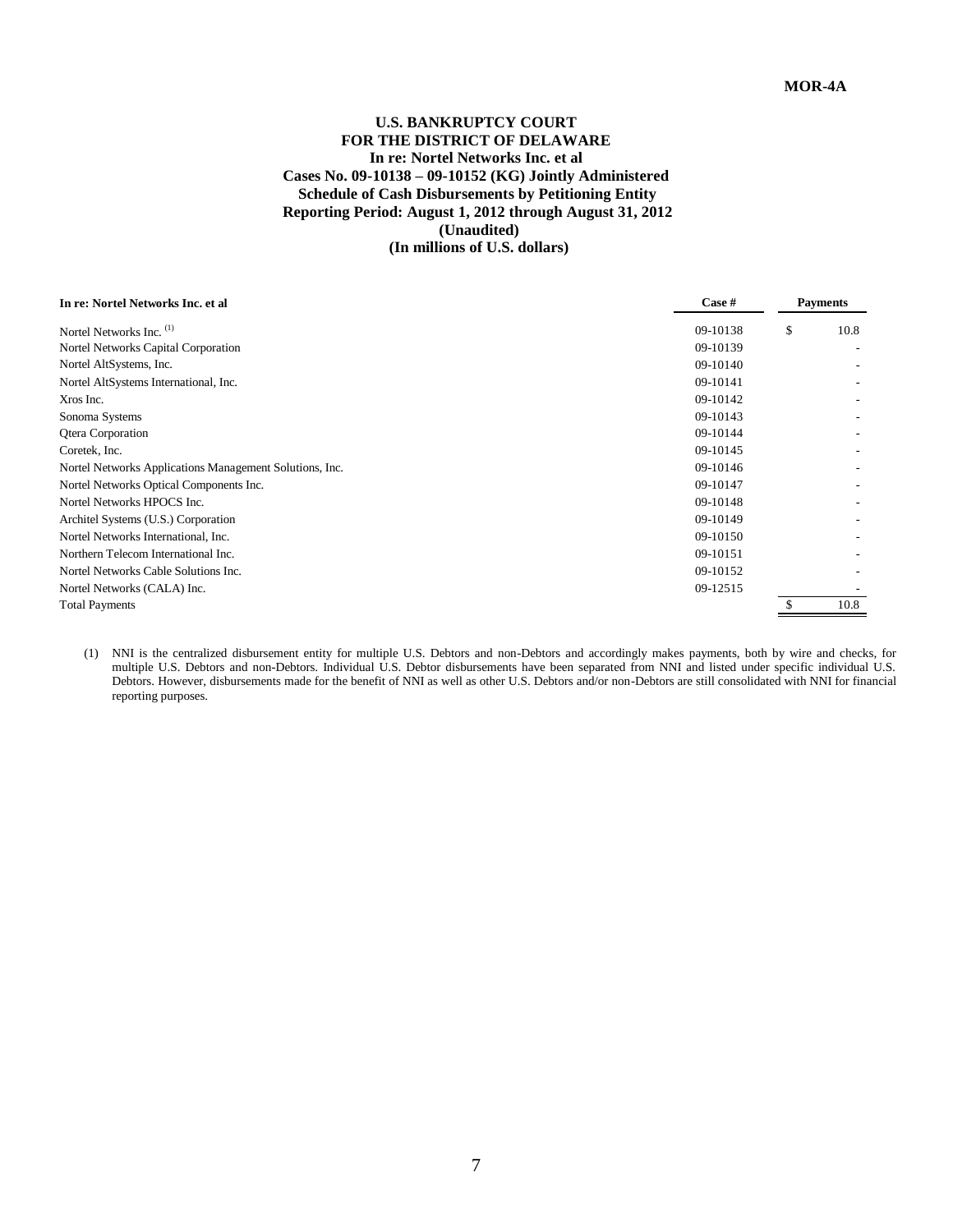### **U.S. BANKRUPTCY COURT FOR THE DISTRICT OF DELAWARE In re: Nortel Networks Inc. et al Cases No. 09-10138 – 09-10152 (KG) Jointly Administered Existing Bank Account Information Reporting Period: August 1, 2012 through August 31, 2012 (Unaudited)**

**(In millions of U.S. dollars)**<br>Bank Account Type

| Legal Entity                        | Bank                              | Account Type                             | Lockbox/Account   | <b>Bank Balance</b> |
|-------------------------------------|-----------------------------------|------------------------------------------|-------------------|---------------------|
| Nortel Networks Inc.                | <b>Bank of America</b>            | Receipts                                 | 3750819519        | \$                  |
| Nortel Networks Inc.                | <b>Bank of America</b>            | Receipts                                 | 3750886432        |                     |
| Nortel Networks Inc.                | <b>Bank of America</b>            | Lockbox (Receipts)                       | Box 3985          |                     |
| Nortel Networks Inc.                | <b>Bank of America</b>            | Payroll                                  | 0101183623        | 0.3                 |
| Nortel Networks Inc.                | <b>Bank of America</b>            | Health & Welfare Trust                   | 7206010001650     |                     |
| Nortel Networks Inc.                | Citibank NA                       | <b>Main Concentration</b>                | 30463444          | 3.0                 |
| Nortel Networks Inc.                | Citibank NA                       | Receipts                                 | 30508403          | 0.1                 |
| Nortel Networks Inc.                | Citibank NA                       | Lockbox (Receipts)                       | Box 2937          |                     |
| Nortel Networks Inc.                | Citibank NA                       | Disbursement (EVS)                       | 30509086          |                     |
| Nortel Networks Inc.                | Citibank NA                       | Disbursement (AP)                        | 30580851          | 1.4                 |
| Nortel Networks Inc.                | Citibank NA                       | Receipts (Credit Card)                   | 30509078          |                     |
| Nortel Networks Inc.                | Citibank NA                       | CDMA Good Faith Deposit                  | 40773075          |                     |
| Nortel Networks Inc.                | Citibank NA                       | <b>Flexible Benefits</b>                 | 30614505          |                     |
| Nortel Networks Inc.                | Citibank NA                       | Good Faith Deposits                      | 30810143          |                     |
| Nortel Networks Inc.                | Citibank NA                       | Good Faith Deposits                      | 30812798          |                     |
| Nortel Networks Inc.                | Citibank NA                       | <b>Flextronics Trust</b>                 | 30807059          |                     |
| Nortel Networks Inc.                | Citibank Delaware                 | Disbursement (Sales & Use Tax)           | 38660426          |                     |
| Nortel Networks Inc.                | Citibank Delaware                 | Disbursement (EVS)                       | 38659062          |                     |
| Nortel Networks Inc.                | Citibank Delaware                 | Checking                                 | 38696453          |                     |
| Nortel Networks Inc.                | Citibank Delaware                 | Benefits-Cigna Travel Well               | 38659097          |                     |
| Nortel Networks Inc.                | Citibank Delaware                 | Benefits-US-Cigna Expat                  | 38659089          |                     |
| Nortel Networks Inc.                | Citibank Delaware                 | <b>Utilities Order</b>                   | 38794977          | 0.8                 |
| Nortel Networks Inc.                | <b>First Citizens</b>             | Disbursement (AP)                        | 008320012701      | 2.6                 |
| Nortel Networks Inc.                | <b>First Citizens</b>             | Disbursement (AP)                        | 008325259711      |                     |
| Nortel Networks Inc.                | JP Morgan Chase                   | General                                  | 887400521         |                     |
| Nortel Networks Inc.                | JP Morgan Chase                   | Money Market Deposit Acct (2)            | 887400539         | 900.9               |
| Nortel Networks Inc.                | JP Morgan Chase                   | Money Market Deposit Acct                | 887400562         | 11.8                |
| Nortel Networks Inc.                | JP Morgan Chase                   | General                                  | 887400570         |                     |
| Nortel Networks Inc.                | Deutsche Bank                     | <b>Brokerage</b>                         | 400519            |                     |
| Nortel Networks Inc.                | Morgan Stanley                    | <b>Brokerage</b>                         | 293 058697 502    |                     |
| Nortel Networks Inc.                | <b>Banc of America Securities</b> | Investment <sup>(1)</sup>                | 275783-22453989   | 1.0                 |
| Nortel Networks Inc.                | The Reserve                       | Investment                               | 703-29-420        |                     |
| Nortel Networks Inc.                | K&H Bank                          | General                                  | 10201006-50041181 |                     |
| Nortel Networks Inc.                | K&H Bank                          | General                                  | 10200971-60061049 |                     |
| Nortel Networks Inc.                | Citibank Egypt                    | General                                  | 100827506         |                     |
| Nortel Networks Inc.                | Citibank Egypt                    | General                                  | 100827018         |                     |
| Nortel Networks Inc.                | Citibank Tunis                    | General                                  | 150021006         |                     |
| Nortel Networks Inc.                | Citibank Tunis                    | General                                  | 150021014         |                     |
| Nortel Networks Inc.                | Citibank Tunis                    | General                                  | 150021022         |                     |
| Nortel Networks Inc.                | Citibank Tunis                    | General                                  | 100056011         |                     |
| Nortel Altsystems, Inc.             | JP Morgan Chase                   | General                                  | 887401404         | 55.0                |
| Nortel Networks Capital Corp.       | Citibank NA                       | General                                  | 30508438          | 0.5                 |
| Nortel Networks Capital Corp.       | <b>Banc of America Securities</b> | Investment $(1)$                         | 383752-22352662   | 1.9                 |
| Nortel Networks International, Inc. | <b>Bank of America</b>            | General                                  | 6059-60258-010    |                     |
| Nortel Networks International, Inc. | JP Morgan Chase                   | General                                  | 976480137         | 3.0                 |
| Nortel Networks International, Inc. | Citibank Dubai                    | General                                  | 10100262002       | 1.7                 |
| Nortel Networks (CALA) Inc.         | Citibank NA                       | General                                  | 30635672          | 26.6                |
| Nortel Networks (CALA) Inc.         | Citibank Delaware                 | Disbursement (AP)                        | 38746828          |                     |
| Nortel Networks (CALA) Inc.         | JP Morgan Chase                   | General                                  | 887400547         |                     |
| Nortel Networks (CALA) Inc.         | JP Morgan Chase                   | Money Market Deposit Acct <sup>(2)</sup> | 887400554         | 58.1                |
| Nortel Networks (CALA) Inc.         | Citibank Montevideo               | General                                  | 0055067007        | 1.1                 |
| Nortel Networks (CALA) Inc.         | Citibank Montevideo               | General                                  | 0055067619        | 0.2                 |
| Nortel Networks (CALA) Inc.         | Citibank Port of Spain            | General                                  | 0106586004        |                     |
| Nortel Networks (CALA) Inc.         | Citibank Trinidad & Tobago        | General                                  | 0109869015        |                     |
| Nortel Networks (CALA) Inc.         | Citibank Puerto Rico              | General                                  | 0301085028        |                     |
|                                     |                                   |                                          |                   | 75<br>1.070.0       |

(1) Reflects investments in money market funds via Banc of America Securities brokerage account. As of December 31, U.S. Debtors hold investments in Federated Treasury Obligations 68, Fidelity Treasury 695, BlackRock T Fund 60, JPMorgan U.S. Treasury Plus Mmkt 3918 and Treasury-Agency Cash Management 521. On August 16, 2010, the U.S. Debtors received court approval to deposit funds in money market funds that invest primarily in U.S. Treasury Bills and U.S. Treasury notes owned directly or through repurchase agreements to a maximum aggregate amount of \$75. (2) Reflects deposits in a JP Morgan account which is collateralized with U.S. Treasury ssecuities up to 115% of the amount deposited.

.

8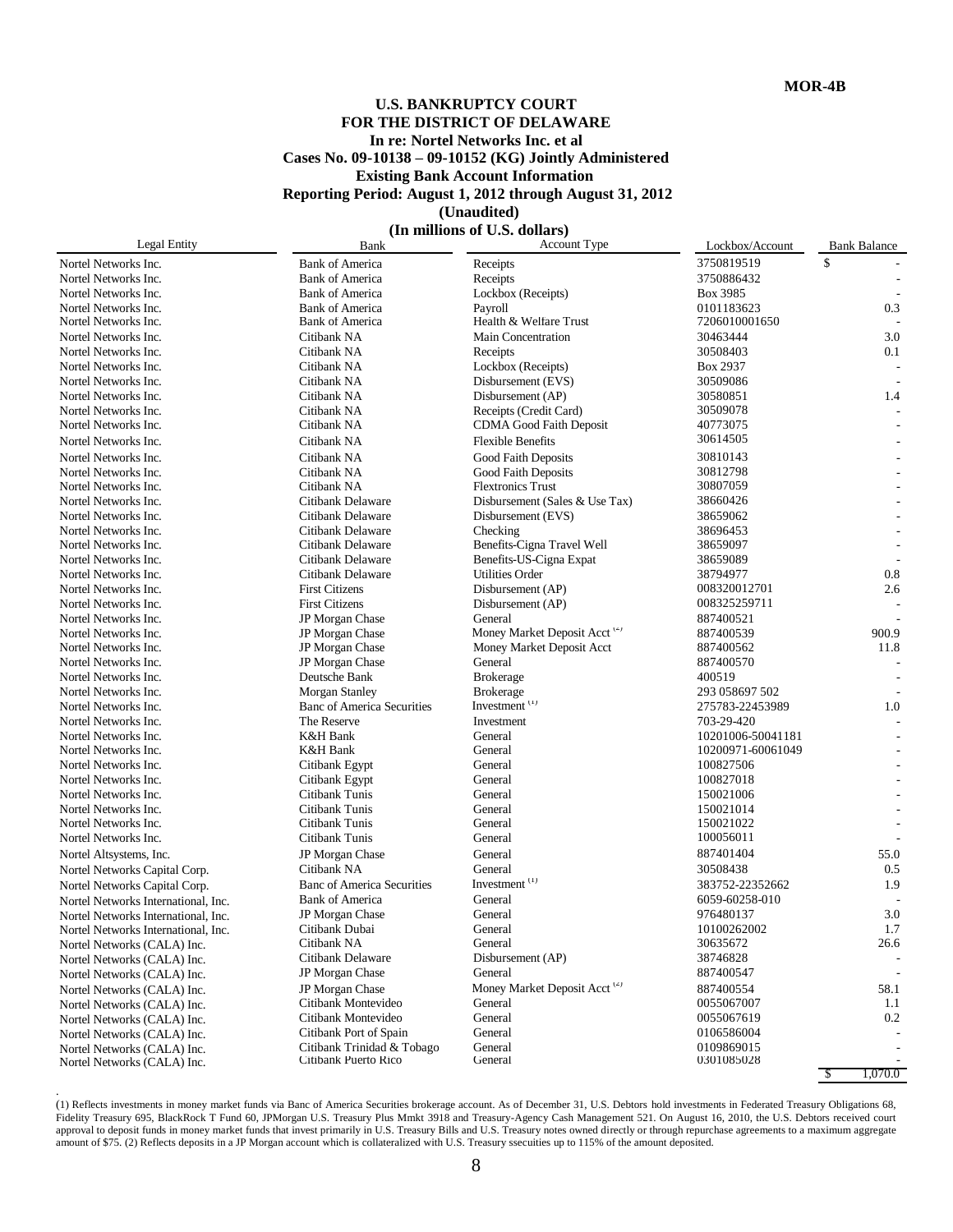### **U.S. BANKRUPTCY COURT FOR THE DISTRICT OF DELAWARE In re: Nortel Networks Inc. et al Cases No. 09-10138 – 09-10152 (KG) Jointly Administered Changes in Balances with Debtors and Non-Debtors Reporting Period: August 1, 2012 through August 31, 2012 (Unaudited) (In millions of U.S. dollars)**

| In re: Nortel Networks Inc. et al                       | Case #   | Increase / (Decrease) |
|---------------------------------------------------------|----------|-----------------------|
| Nortel Networks Inc. <sup>(1)</sup>                     | 09-10138 | \$<br>(6.9)           |
| Nortel Networks Capital Corporation                     | 09-10139 |                       |
| Nortel AltSystems, Inc.                                 | 09-10140 |                       |
| Nortel AltSystems International, Inc.                   | 09-10141 |                       |
| Xros, Inc.                                              | 09-10142 |                       |
| Sonoma Systems                                          | 09-10143 |                       |
| <b>Qtera Corporation</b>                                | 09-10144 |                       |
| CoreTek, Inc.                                           | 09-10145 |                       |
| Nortel Networks Applications Management Solutions, Inc. | 09-10146 |                       |
| Nortel Networks Optical Components Inc.                 | 09-10147 |                       |
| Nortel Networks HPOCS Inc.                              | 09-10148 |                       |
| Architel Systems (U.S.) Corporation                     | 09-10149 |                       |
| Nortel Networks International, Inc.                     | 09-10150 |                       |
| Northern Telecom International Inc.                     | 09-10151 |                       |
| Nortel Networks Cable Solutions Inc.                    | 09-10152 |                       |
| Nortel Networks (CALA) Inc                              | 09-12515 |                       |
| Net Intercompany Change (2)(3)                          |          | (6.9)                 |
|                                                         |          |                       |

(1) The Changes in Balances with Debtors and Non-Debtors exclude discontinued operations transactions.

(2) For presentation purposes, the amounts as reported are combined pre-filing and post-filing net intercompany positions, excluding provisions.

(3) 7.6 collected as part of execution of the Allocation Settlement Agreement known as the  $4<sup>th</sup>$  Estate Settlement (see MOR 8 at the end of this report question 3 for additional information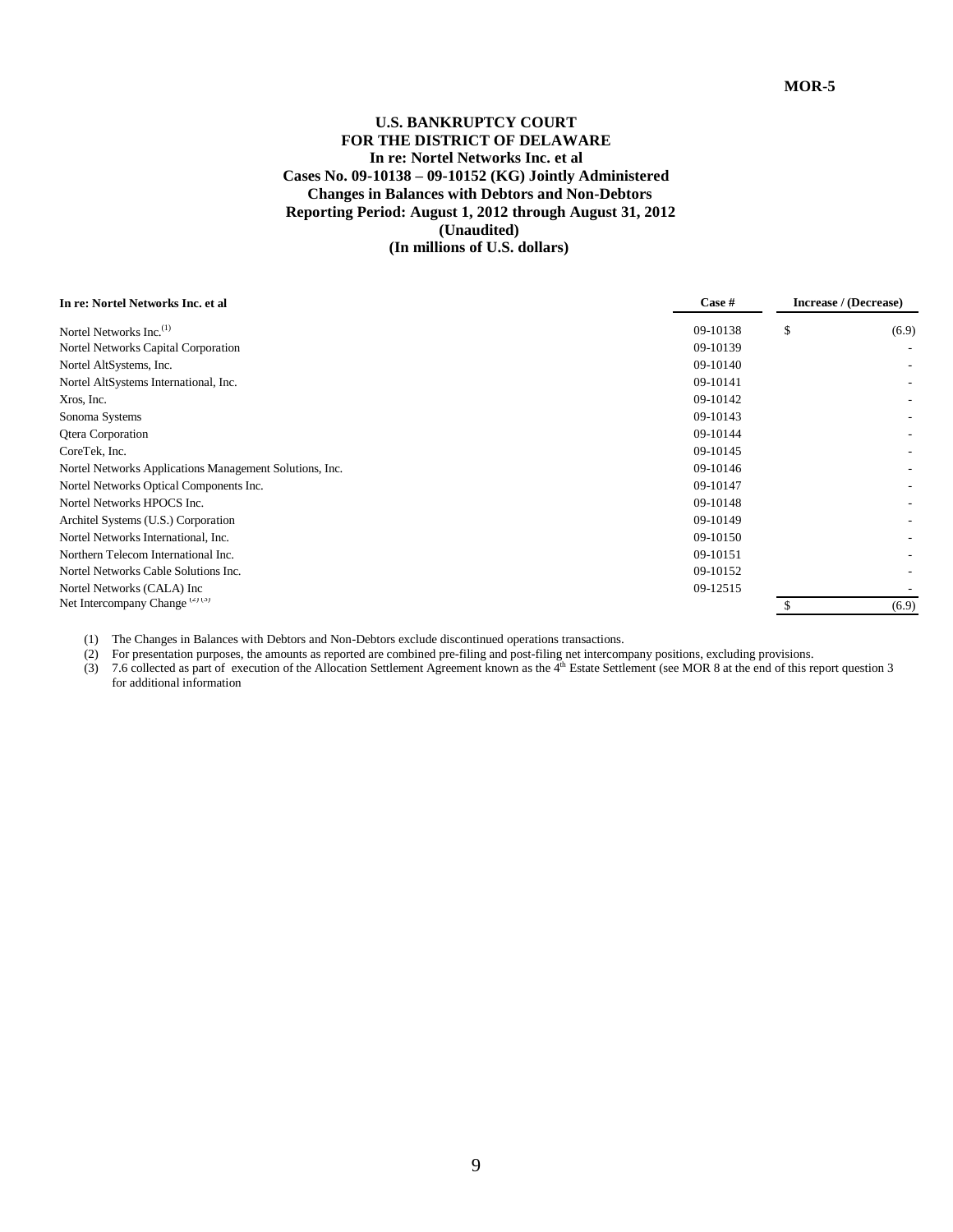# **U.S. BANKRUPTCY COURT FOR THE DISTRICT OF DELAWARE In re: Nortel Networks Inc. et al Cases No. 09-10138 – 09-10152 (KG) Jointly Administered Status of Post-Petition Taxes Reporting Period: August 31, 2012 (Unaudited)**

I, John J. Ray III, Principal Officer of each of the U.S. Debtors, attest under penalty of perjury and to the best of my knowledge, information and belief, all post-petition federal, state and local taxes of each of the U.S. Debtors are current as of August 31, 2012 in all material respects.

Tincipal Officer of each of the U.S. Debtors

October 1, 2012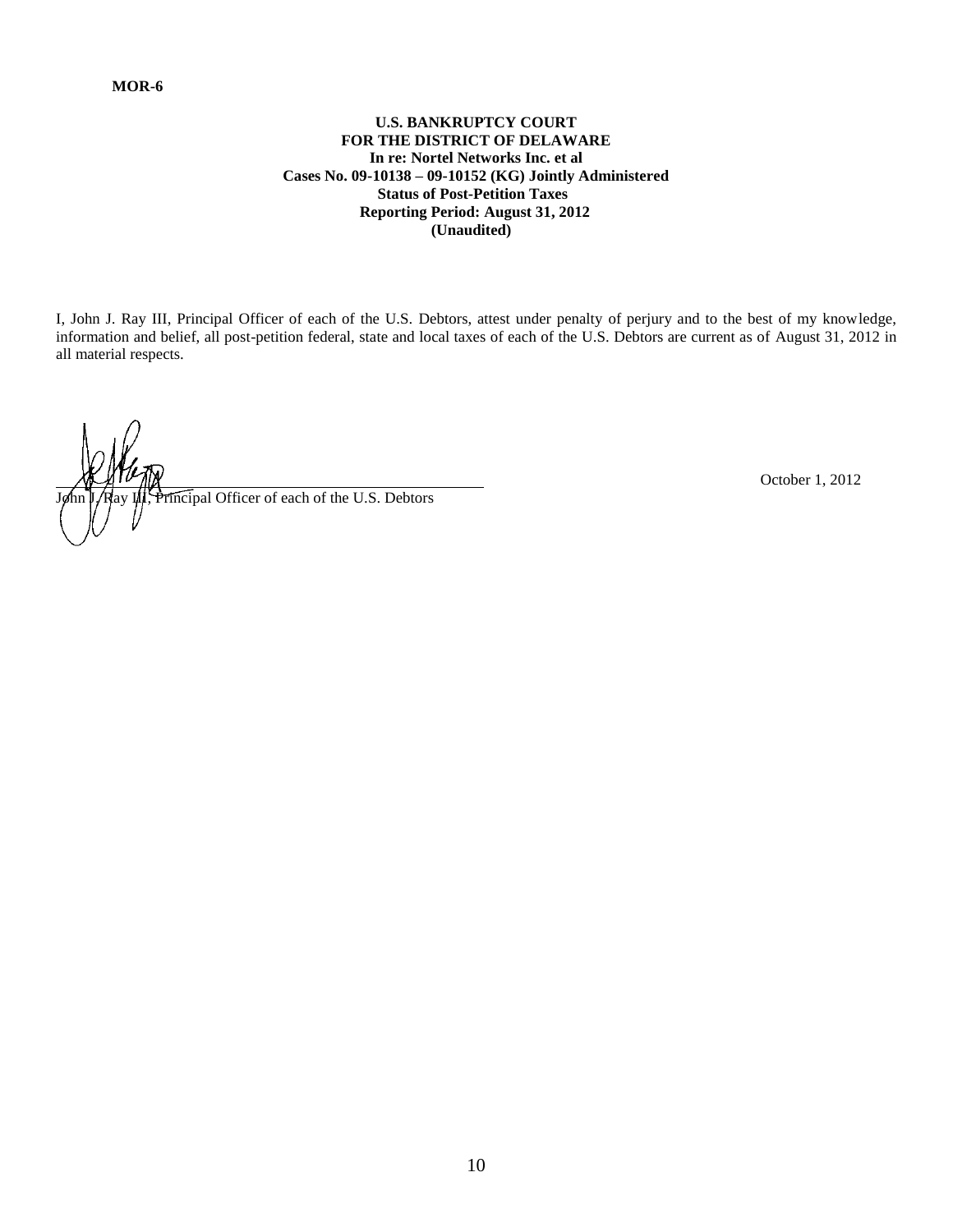# **U.S. BANKRUPTCY COURT FOR THE DISTRICT OF DELAWARE In re: Nortel Networks Inc. et al Cases No. 09-10138 – 09-10152 (KG) Jointly Administered Debtor Questionnaire Reporting Period: August 1, 2012 through August 31, 2012**

| Must be completed each month                                                                         | Yes         | No          |
|------------------------------------------------------------------------------------------------------|-------------|-------------|
| 1. Have any assets been sold or transferred outside the normal course of business this               |             |             |
| reporting period? If yes, provide an explanation below.                                              |             | $\mathbf X$ |
| 2. Have any bank accounts been opened during the reporting period? If yes, provide                   |             |             |
| documentation identifying the opened account(s). If an investment account has been opened            |             |             |
| provide the required documentation pursuant to the Delaware Local Rule 4001-3.                       |             | $\mathbf X$ |
| 3. Have any funds been disbursed from any account other than a Debtor-In-Possession                  |             |             |
| account this reporting period? If yes, provide an explanation below.                                 | $\mathbf X$ |             |
| On August 7, 2012, proceeds totaling \$44,900,000 were released from seven escrow accounts (see      |             |             |
| breakdown by Escrow Account below 1-7) for distribution to Nortel affiliates                         |             |             |
| pursuant to the Allocation Settlement Agreement (APAC/CALA)                                          |             |             |
| dated June 19, 2012 (the "Non-Filed Entity Settlement Agreement")                                    |             |             |
| The Non-Filed Entity Settlement Agreement was approved by the US Bankruptcy Court on July 11, 2012.  |             |             |
| 1)\$850,000 was released from the escrow account with J. P. Morgan that                              |             |             |
| holds the net proceeds from the sale of the Multiple Switch Services business.                       |             |             |
| 2)\$14,850,000 was released from the escrow account with J. P. Morgan that                           |             |             |
| holds the net proceeds from the sale of the Metro Ethernet Networks business.                        |             |             |
| 3) \$500,000 was released from the escrow account with J. P. Morgan that                             |             |             |
| holds the net proceeds from the sale of the GSM (Global Systems Mobil Communications) Retained       |             |             |
| Contracts business.                                                                                  |             |             |
| 4)\$8,300,000 was released from the escrow account with J. P. Morgan that                            |             |             |
| holds the net proceeds from the sale of the GSM/GSM-R(Global Systems Mobil Communications) business. |             |             |
| 5)\$600,000 was released from the escrow account with J. P. Morgan that                              |             |             |
| holds the net proceeds from the sale of the CDMA/LTE(Code Division Multiple Access/Long Term         |             |             |
| Evolution) Access business.                                                                          |             |             |